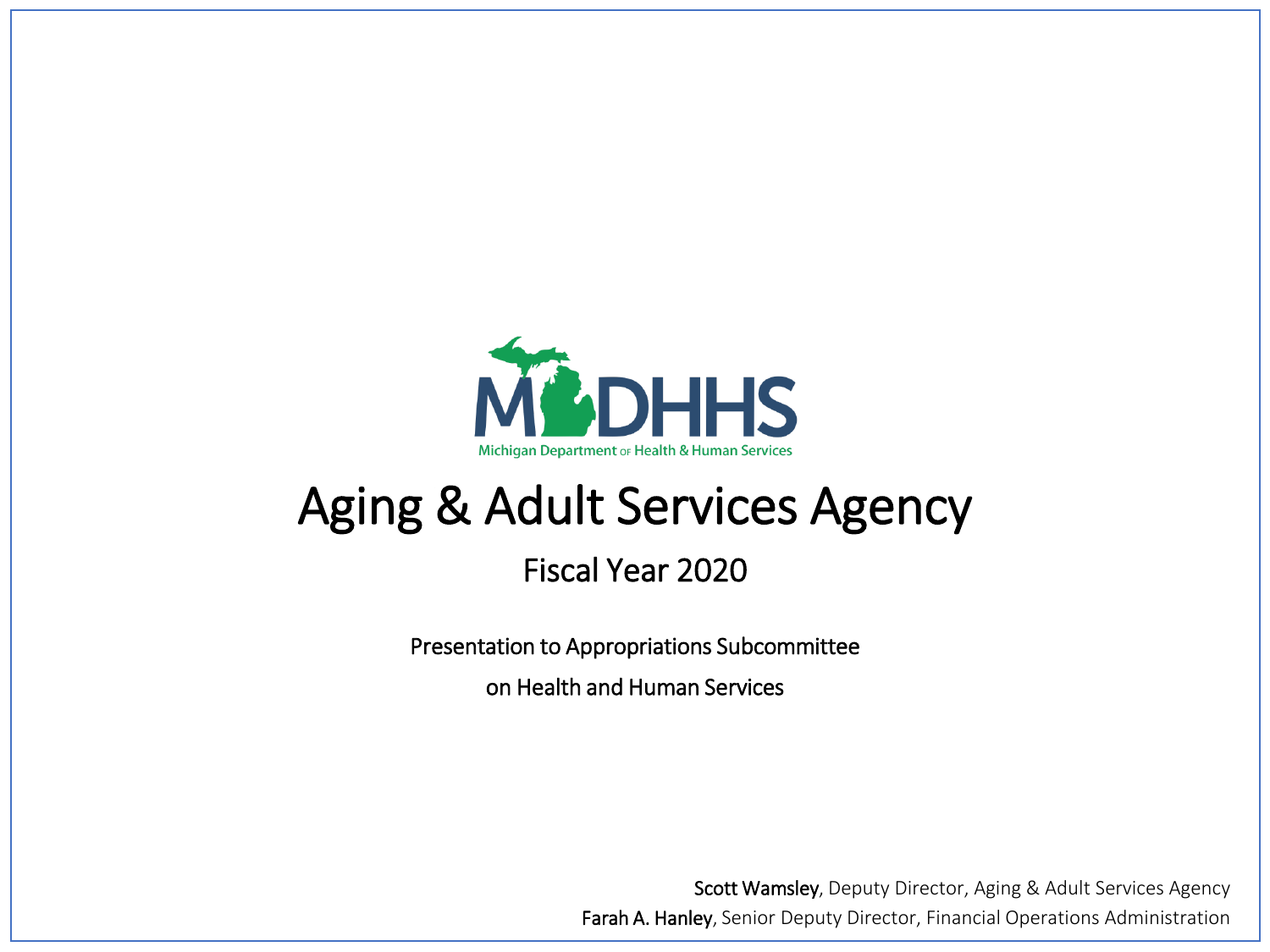## *Aging & Adult Services Agency*

#### Vision

For Michigan residents to live well as they age.

#### **Mission**

The Aging & Adult Services Agency provides statewide leadership, direction, and resources to support Michigan's aging, adult services, and disability networks, with the aim of helping residents live with dignity and purpose.

#### Aging Network

16 area agencies on aging and nearly 1,000+ service providing agencies.

#### Programs and Services

Nutrition (home-delivered meals and congregate meals), in-home services, caregiver services, community services, and senior volunteer programs, etc.

### Goals (as outlined in federally-approved State Plan on Aging)

- Advocate for, inform, and empower those we serve.
- Help older adults maintain their health and independence at home and in their community.
- Promote elder and vulnerable adult rights and justice.
- Conduct responsible quality management and coordination of Michigan's aging network.

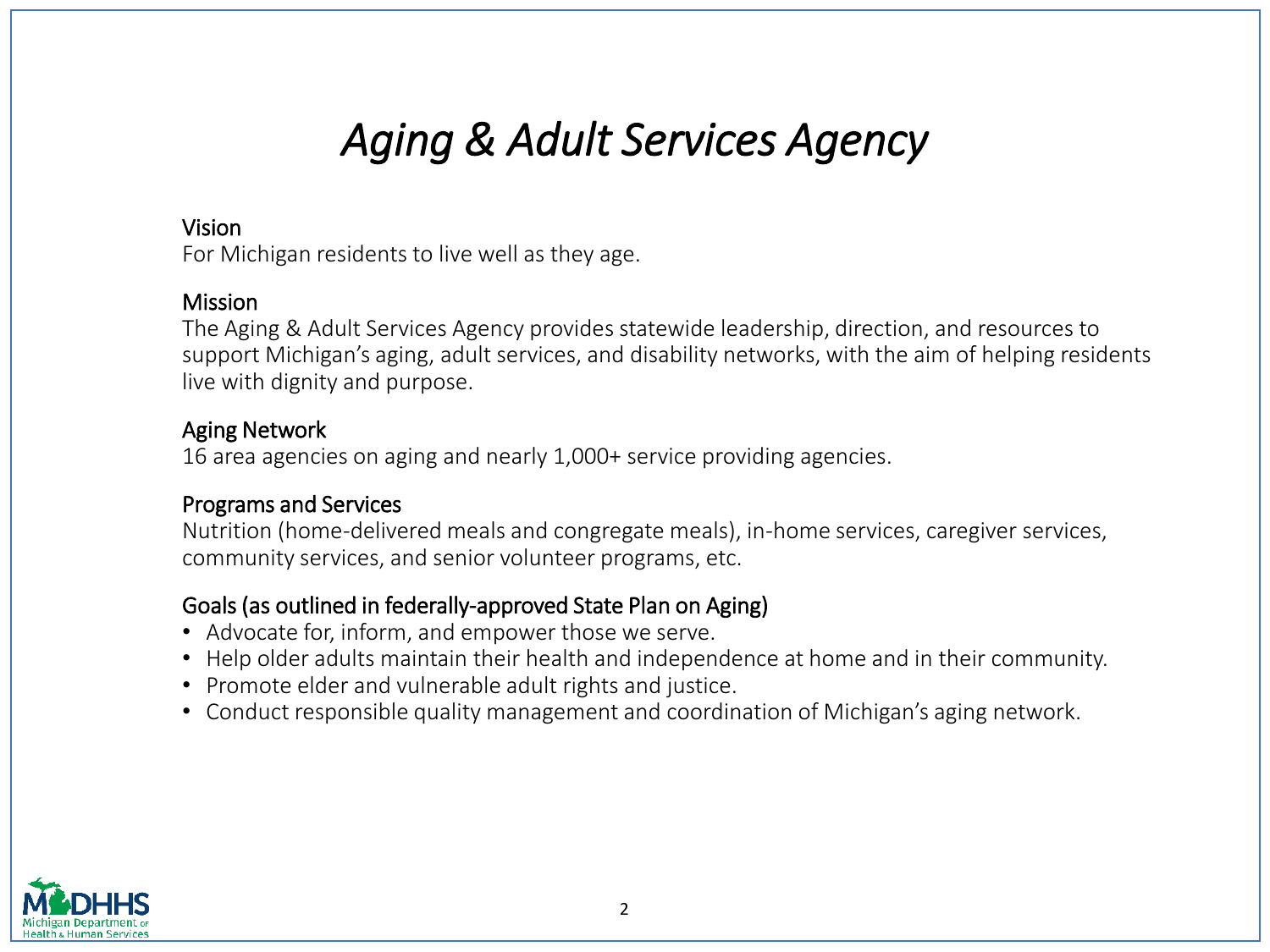## *Area Agencies on Aging*



1A: Detroit AAA 1B: AAA-1B 1C: The Senior Alliance 2: Region 2 AAA 3A: 3A AAA 3B: 3B AAA 3C: Branch-St. Joseph AAA 4: Region IV AAA 5: Valley AAA 6: Tri-County AAA 7: Region VII AAA 8: AAA of Western MI 9: Region IX AAA 10: AAA of Northwest MI 11: UPCAP

14: Senior Resources

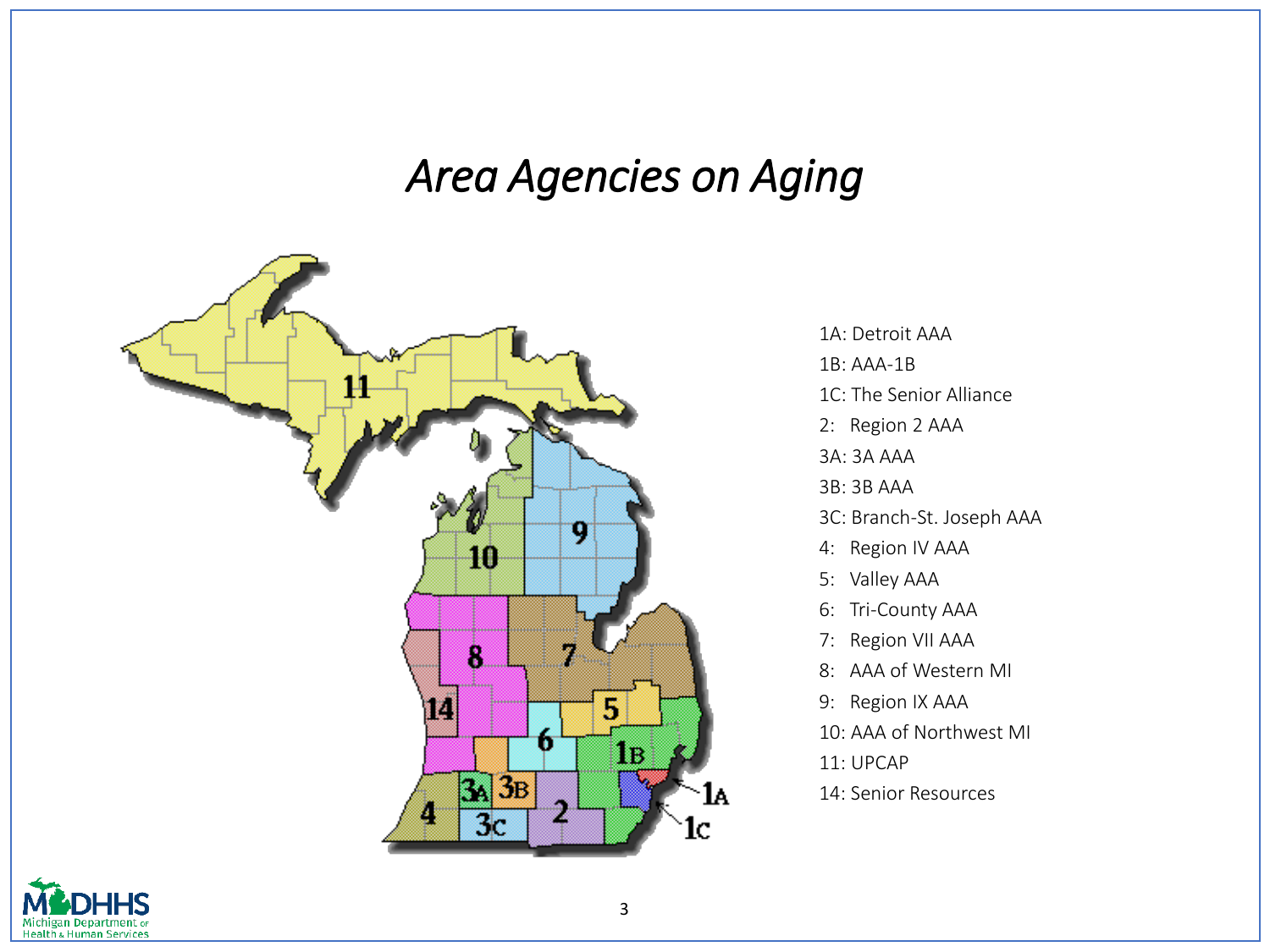## *Michigan's Aging Population*



zan Denartment o **Health & Human Services** 

- 2.2 million adults age 60 or older reside in Michigan (22.5% of population).
- 54% of adults age 60 or older are women, 66% of adults age 85 or older are women.
- Michigan's population age 65 or older is projected to grow from 15.9% (2015) to 22.9% (2045) of the state's total population.
- Much of the growth in the state's population is age 85 or older, which is projected to increase by 153% over this period (2015-2045).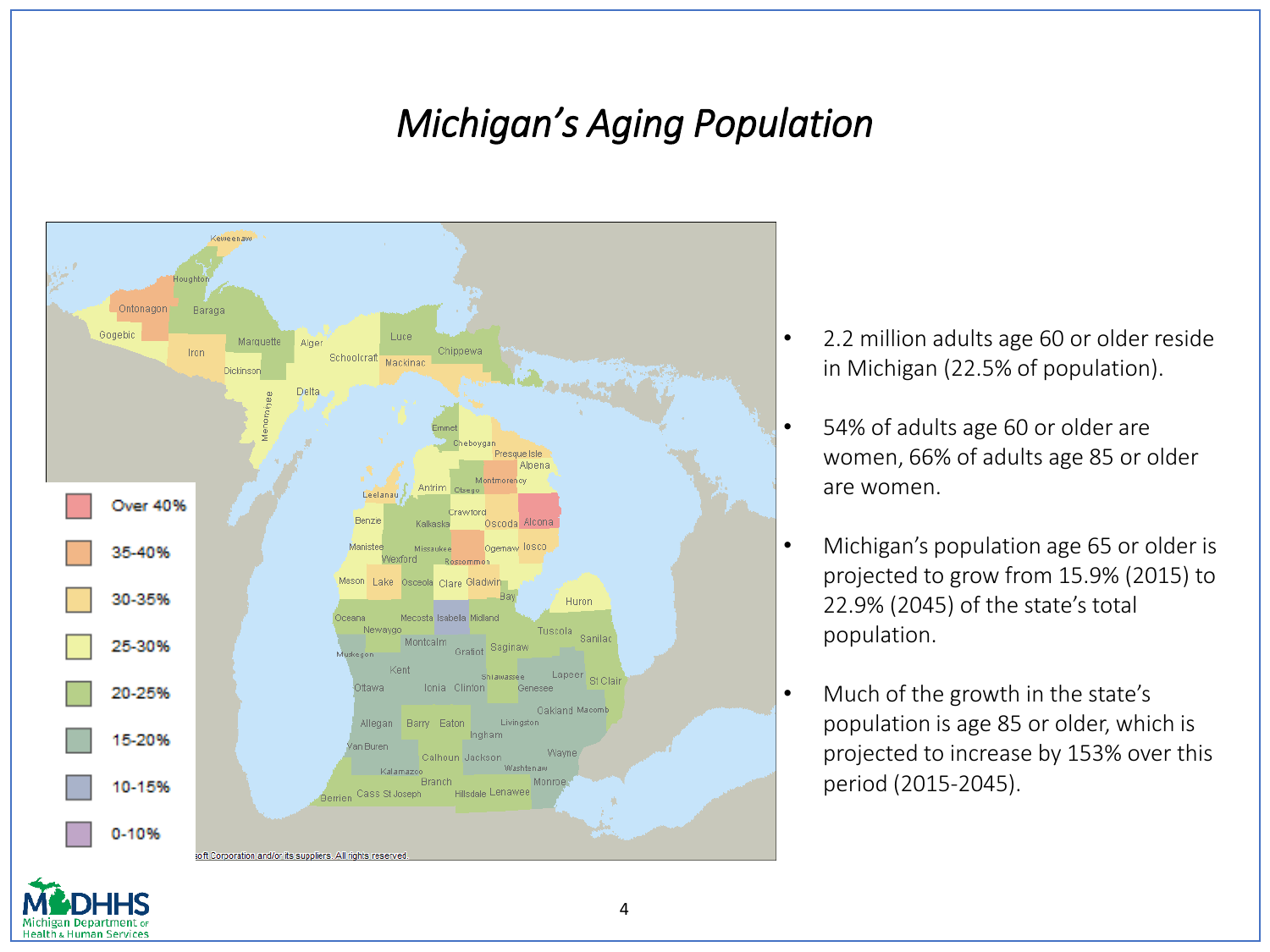# *Accomplishments\**

### Core Programs – Nutrition, In-Home Services, Community and Caregiver

- 10.3 million meals served to 103,734 older adults. 8.2 million meals home-delivered; 2.1 million congregate.
- 23,209 older adults received 993,585 hours/units of care management chore, homemaker, home health aide, and personal care.
- 112,109 residents received a variety of community-based services (e.g. elder abuse prevention, disease prevention, legal assistance, home repair, etc.).
- 6,828 caregivers received 810,817 hours of service and 207,122 home-delivered meals were served (as a part of respite care).

#### Special Programs

- 7,696 older adults participated in the three senior volunteer programs (Retired Senior Volunteer Program, Senior Companion Program and Foster Grandparent Program) supported by AASA.
- Senior Project FRESH served more than 20,000 participants.

*\*Fiscal Year 2018 (preliminary data)*

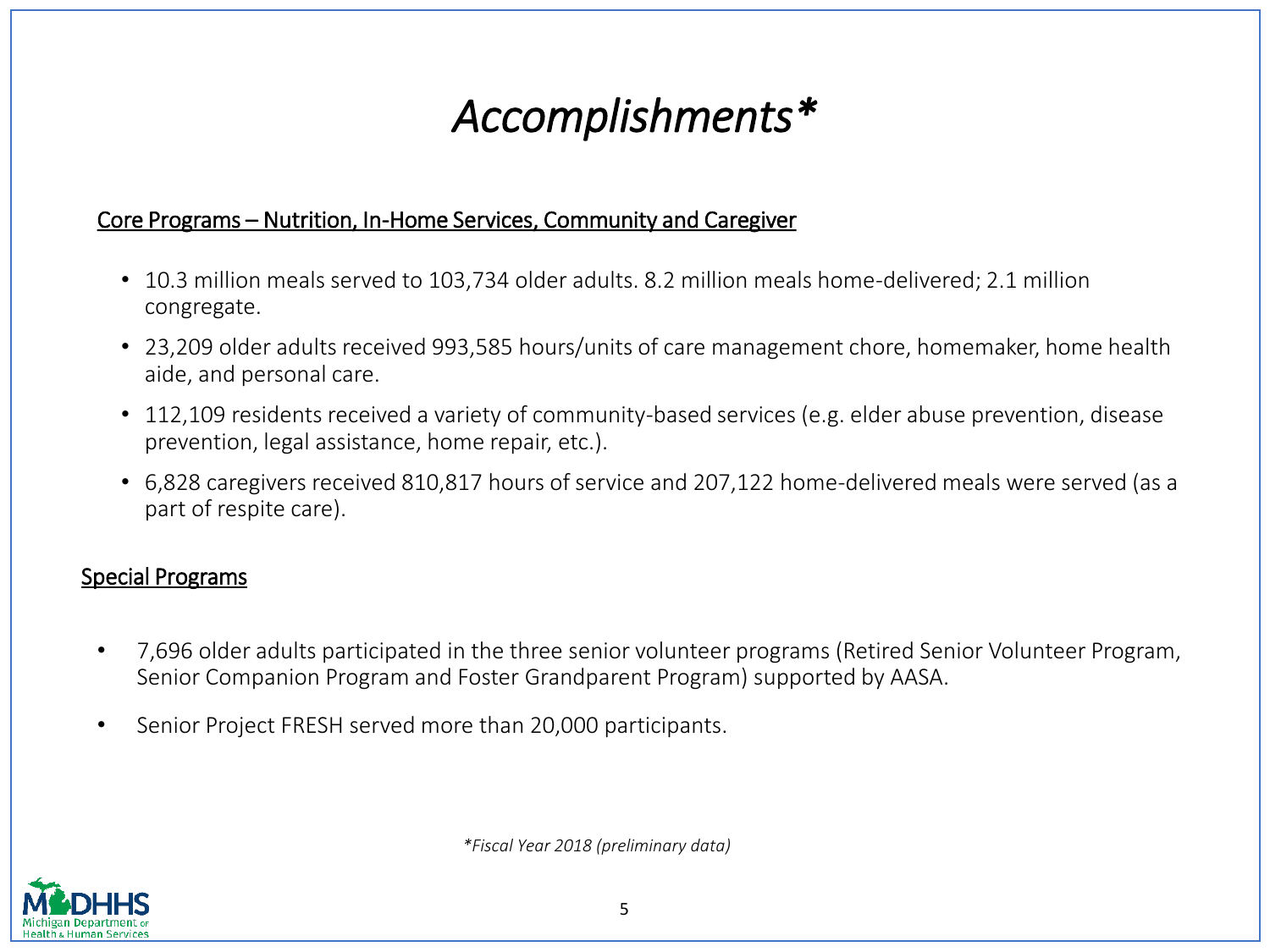### *Aging Services Investments*

| <b>Appropriation &amp; Service Level</b>   | <b>FY 2014</b> | FY 2015*     | <b>FY 2016</b> | <b>FY 2017</b> | <b>FY 2018</b> | % Change<br>2018 vs.<br>2014 |
|--------------------------------------------|----------------|--------------|----------------|----------------|----------------|------------------------------|
| <b>Nutrition Appropriation</b>             | \$37,244,000   | \$39,044,000 | \$39,044,000   | \$39,044,000   | \$42,254,200   | 13.5%                        |
| <b>HDM Served</b>                          | 7,705,650      | 8,295,084    | 8,387,367      | 8,134,095      | 8,257,086      | 7.2%                         |
|                                            |                |              |                |                |                |                              |
| <b>Appropriation &amp; Service Level</b>   | <b>FY 2014</b> | FY 2015*     | <b>FY 2016</b> | <b>FY 2017</b> | <b>FY 2018</b> | % Change<br>2018 vs.<br>2014 |
| <b>Community Services</b><br>Appropriation | \$36,614,400   | \$39,013,900 | \$39,013,900   | \$41,663,900   | \$43,567,300   | 19.0%                        |
| In-Home Service Hours/Units                | 683,050        | 824,190      | 851,026        | 880,401        | 993,585        | 45.5%                        |

\*AASA received additional state appropriations for home-delivered meals in FY 2015 and 2018, and in-home services in FY 2015, 2017 and 2018.

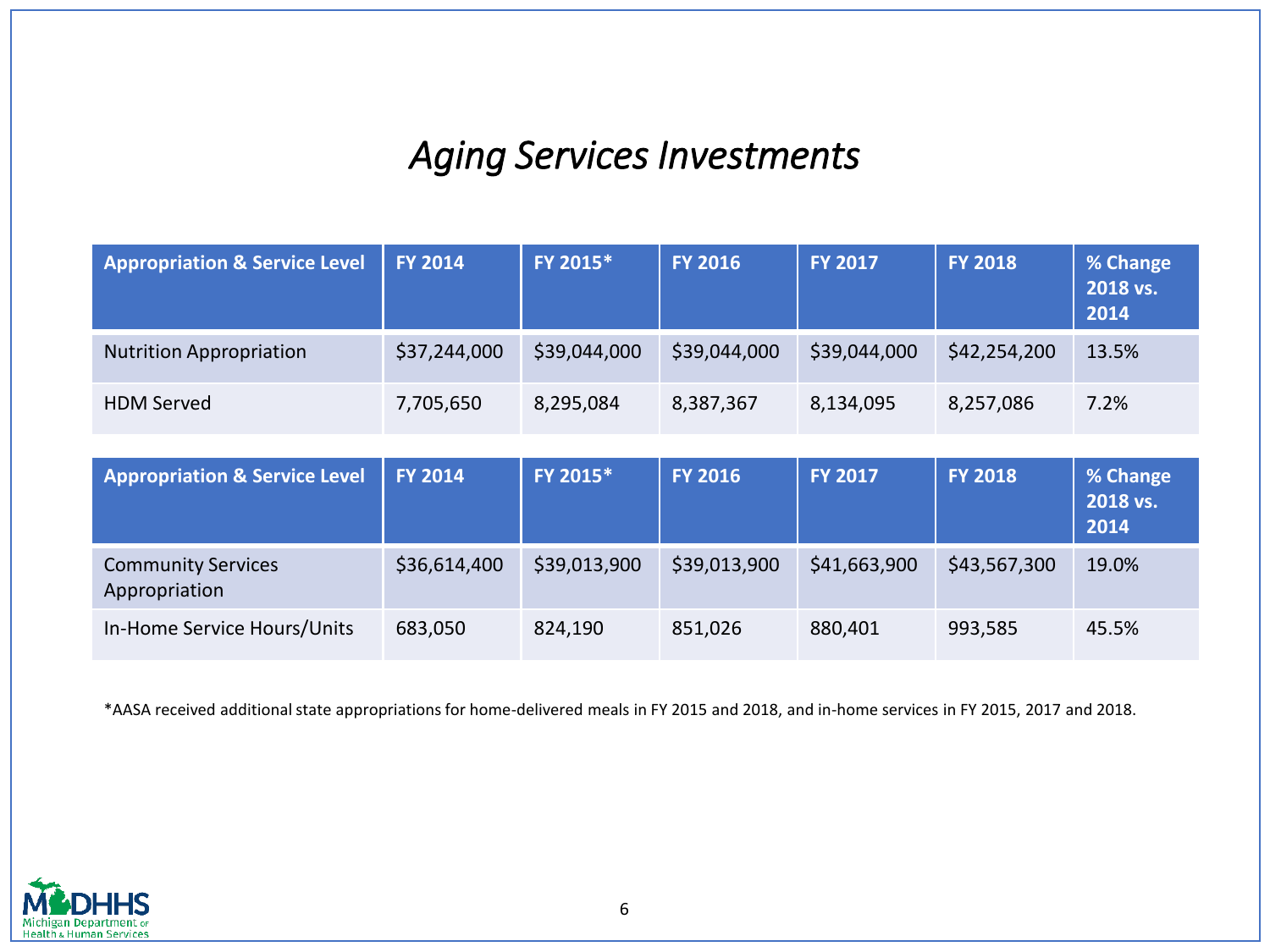### *Priorities & Challenges*

Direct Care Workforce – The direct care workforce is not keeping pace with the growing demand. Now is the time to identify solutions and begin to take steps to ensure the services that this workforce provides are available now and in the future.

Family/Informal Caregivers – It is estimated that Michigan is home to nearly one million family/informal caregivers who are making sacrifices every day to help care for a loved one or friend who needs support to live independently at home. The aging network works to provide Michigan families with more tools and services to care for their loved ones, as they provide a majority of the care to Michigan's older adult population.

Alzheimer's Disease & Related Dementia – Dementia is a term that is used for a group of symptoms caused by disorders that affect the brain. Alzheimer's disease is the most common form of dementia. Caregivers for those with dementia or other cognitive impairments have unique caregiving challenges that can benefit from aging network supports and services.

Elder Abuse Prevention – It is estimated that one in 10 older adults are victims of elder abuse. Abuse can include physical abuse, psychological or verbal abuse, sexual abuse, financial exploitation, and neglect. Elder abuse occurs in the home as well as in institutional settings. AASA and the aging network are working to protect Michigan's vulnerable older adult population by helping people spot and report abuse, and combat elder abuse.

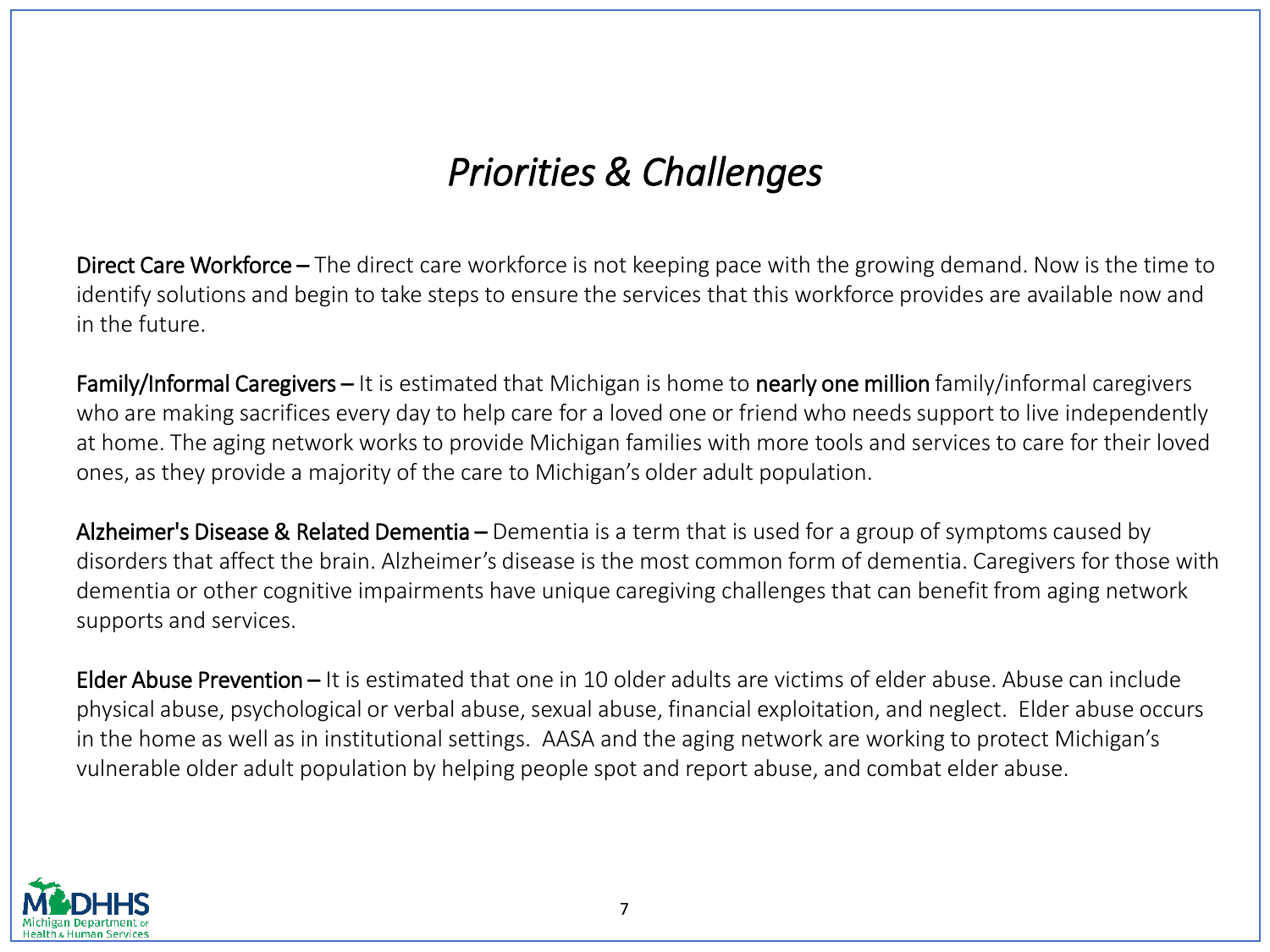### *Ensuring Quality and Effectiveness*

Operating Standards for Services – AASA provides operating standards for service programs to the 16 area agencies on aging and it monitors each agency to ensure effective and high quality services in the community.

Service Plans – Each area agency on aging is required to develop an annual, local service plan. Area agency plans are reviewed and approved by the governor-appointed Michigan Commission on Services to the Aging.

Client Satisfaction and Complaint Resolution – Each area agency on aging is required to have a complaint resolution procedure for services and they are required to have procedures to evaluate service quality. In fiscal year 2018, there were five (5) formal service complaints and two (2) informal service complaints statewide.

Program and Service Report – AASA publishes a state plan on services to the aging and an annual service report on the profile of clients served, cost of services, and service levels, etc.

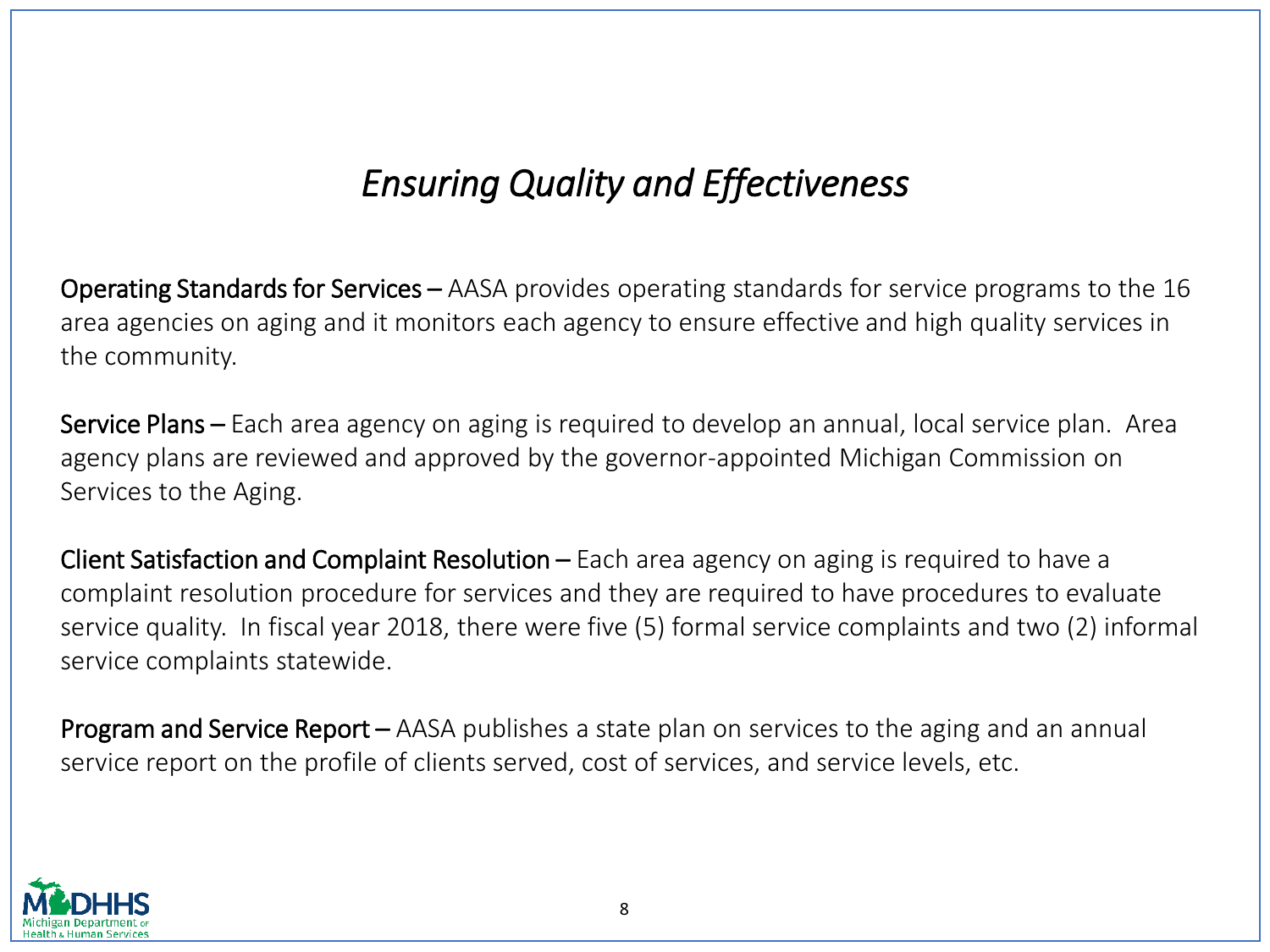### *5 year history of major line item appropriations (in millions)*

| Appropriation                     | <b>FY 2016</b><br><b>Expenditures</b> | FY 2017<br><b>Expenditures</b> | <b>FY 2018</b><br><b>Expenditures</b> | FY 2019 Enacted | FY 2020 Executive<br>Recommendation |
|-----------------------------------|---------------------------------------|--------------------------------|---------------------------------------|-----------------|-------------------------------------|
| <b>Community Services</b>         | \$36.0                                | \$39.3                         | \$42.4                                | \$45.9          | \$46.1                              |
| <b>Nutrition Services</b>         | \$39.8                                | 38.3                           | \$41.8                                | \$42.1          | \$42.3                              |
| Senior Volunteer Service Programs | \$4.5                                 | \$4.4                          | \$4.5                                 | \$4.8           | \$4.8                               |
| <b>Employment Assistance</b>      | \$2.8                                 | \$2.7                          | \$2.6                                 | \$2.6           | \$3.5                               |
| Respite Care Program              | \$6.6                                 | \$5.8                          | \$6.1                                 | \$6.4           | \$6.5                               |